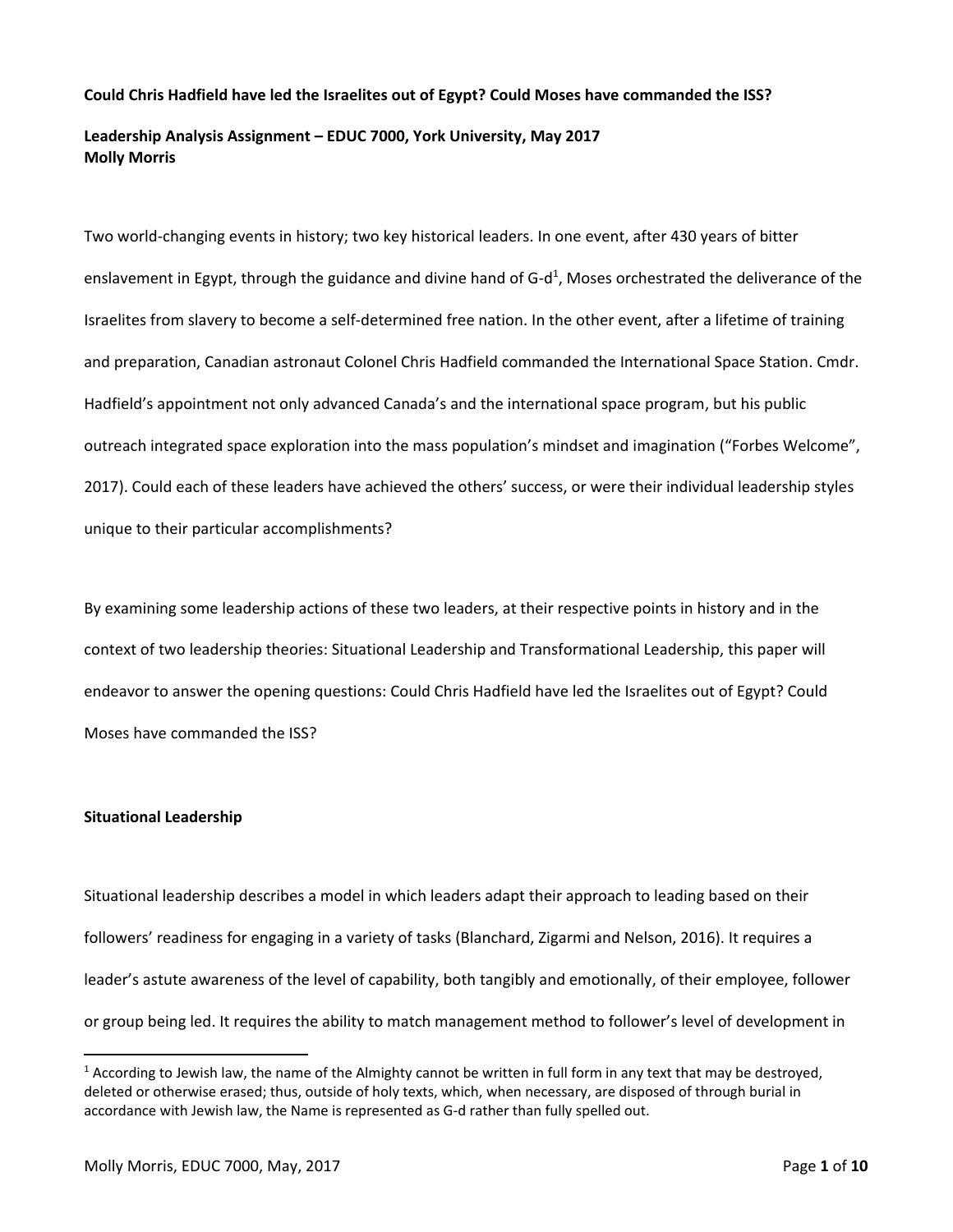order to move followers towards success and up the ladder of their own leadership abilities. For example, a "newbie" to a certain task will not be successful if the direction they receive is too broad and lacking specific guidance. In a simple analogy, do not send a first-year law student into a complex trial and expect a win. Conversely, an independent experienced follower who, though pragmatically able to complete "newbie" tasks, will not be engaged nor fulfilled and will likely swing towards resentment, if not underperformance, if micromanaged.

Situational leadership focuses on identifying one of four task-specific developmental **(D)** levels of team members, namely, in increasing levels of performance outcome: **D1** - low competence and high commitment; **D2** - low competence and low commitment; **D3** - high competence and low or variable commitment; and **D4** high competence and high commitment (See Figure 1).

Within this leadership style construct, successful leaders match those developmental levels with one of four appropriate task-specific leadership or supervisory **(S)** styles, namely: **S1 - Directing,** in which the leader defines the roles of the individual or group and provides detailed direction on the steps to task completion; **S2 - Coaching**, where a leader, while still providing direction, at the same times allows some autonomy in the details of how to complete a task; **S3 - Supporting** a follower in making their own decisions about how to complete a task; and **S4 - Delegating** or passing the responsibility of the task fully to the follower while stepping back to a monitoring role (Blanchard, Zigarmi and Nelson, 2016) (See Figure 1).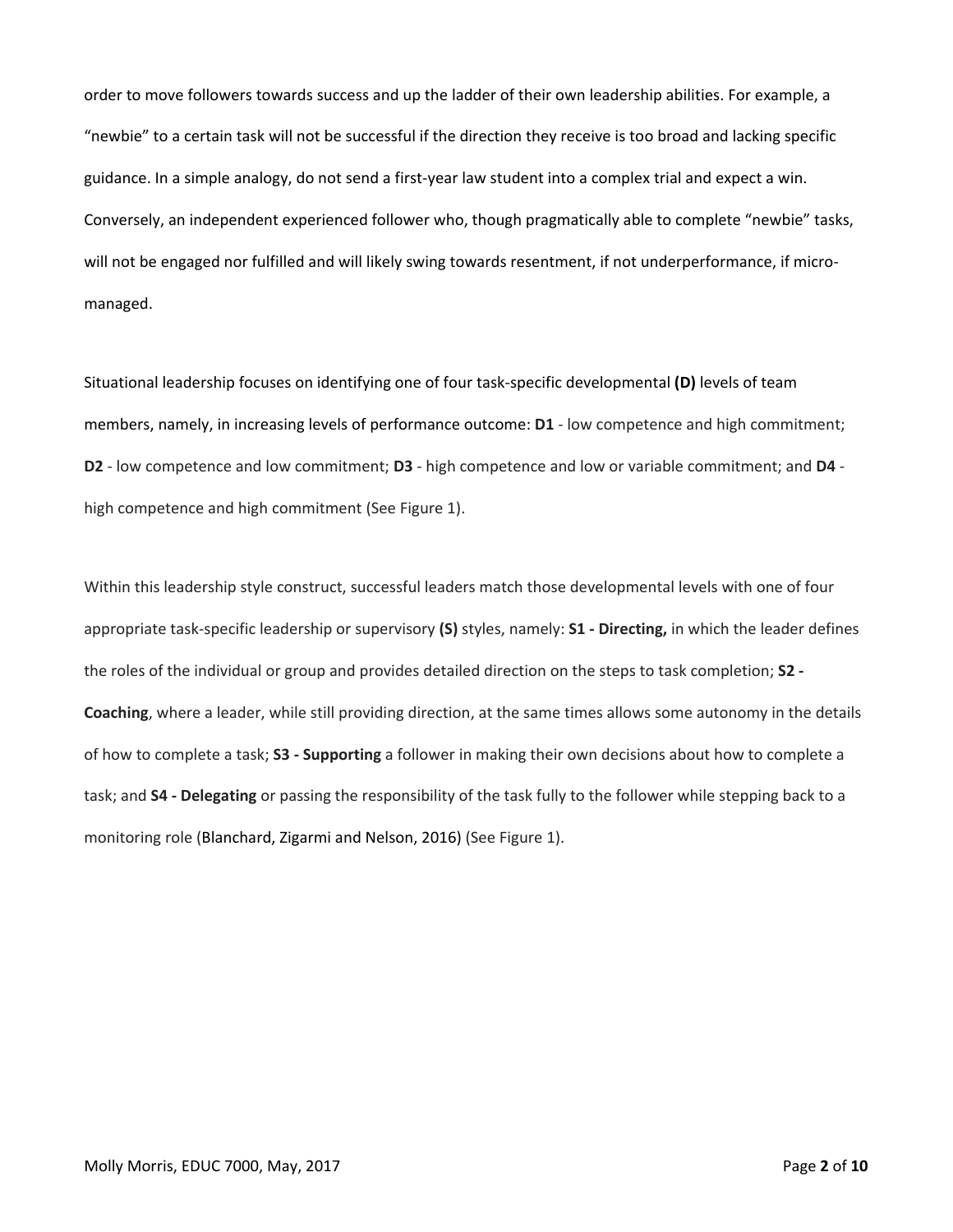

Figure 1. Citation: Situational Leadership® After 25 Years: A Retrospective. Kenneth H. Blanchard, Drea Zigarmi, Robert B. Nelson. Journal of Leadership & amp; Organizational Studies. Vol 1, Issue 1, pp. 21 - 36. First published date: September-14- 2016

So, faced with a new task, an individual may initially be highly committed to completing it although have little skill or knowledge of what is required to achieve success. Through clear and detailed direction from a leader, that individual will begin to gain competency but at the same time may experience varying levels of confidence as they become more aware of what they don't know and the difficult road to achievement. Ultimately, when the individual is fully capable of successful task execution, the leader can adopt a delegating management style propelling their team member into a position of high commitment and competence. Imagine, though, the converse: an S4 leader assigning a project to a D1 learner, and the consequence is understandably one of a lowperforming follower and a frustrated, unaccomplished leader. Similarly with an S1 leader who charges a D4 follower with a task, complete with all the details of how to go about accomplishing each step: the result, a disengaged staff member and a frustrated leader/follower relationship.

Through the effective application of situational leadership's principles, leaders enable individuals to move along the continuum of the four developmental levels through a descriptive pattern of gaining competence and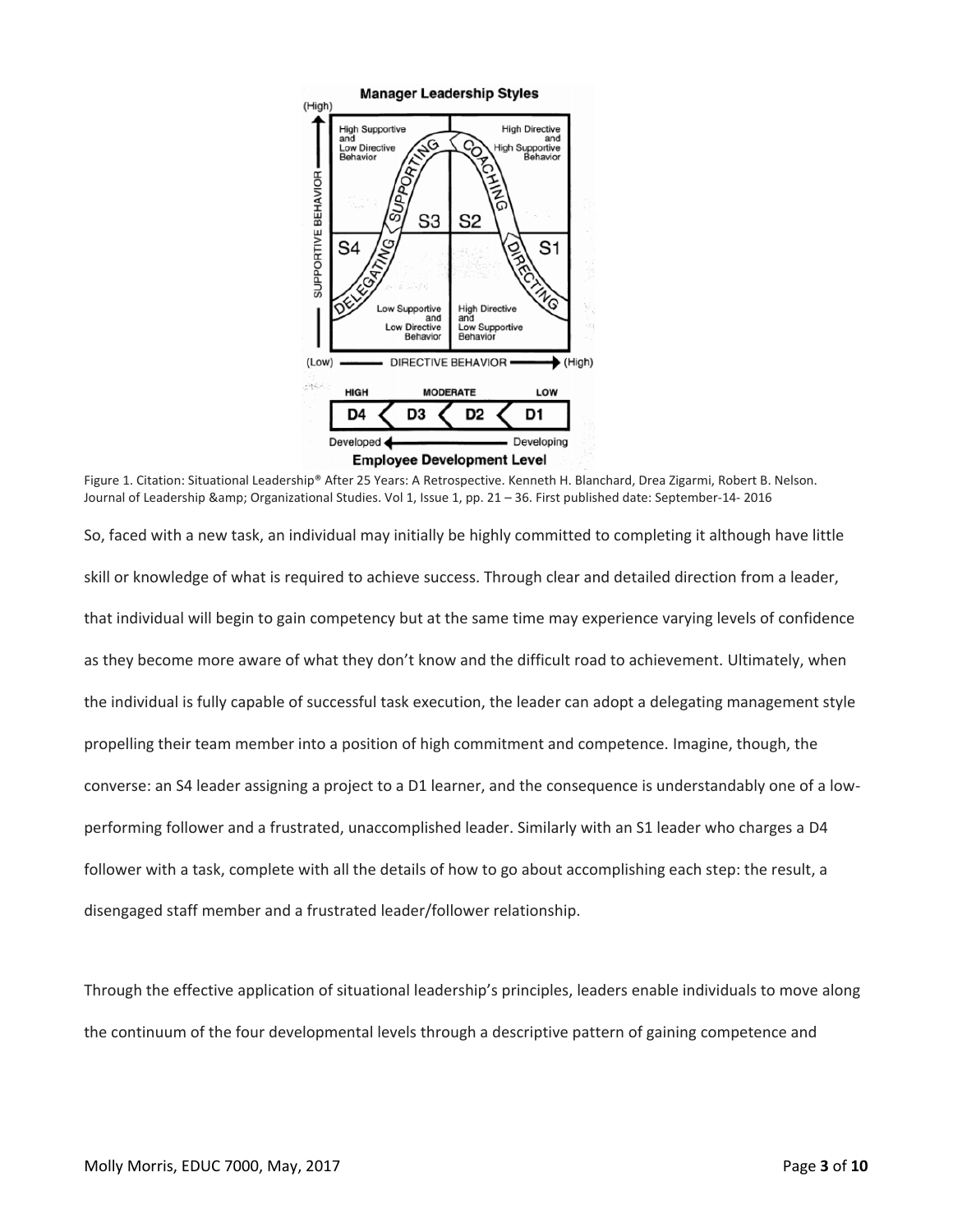increasing commitment (though not always in a clear linear pattern as the balance of confidence and commitment fluctuates until inevitably reaching high levels of both in the D4 stage.)

#### **Transformational Leadership**

Transformational leadership is concerned with providing motivation and inspiration to lead people to high performance with a shared vision and mission. A transformational leader begins as a role model and through establishing connections with employees/followers and understanding their needs, helps them reach their full potential, contributing, ultimately, to good outcomes for the organization or group as a whole (Fitzgerald & Schutte, 2010, p.495).

There are two views of transformational leadership in research literature, that differ in their assumption of whether or not the goal, or vision, of the group pre-exists the completion of group tasks, or whether that goal grows out of the activity of the group (Salem, 2015 for the former vs Fitzgerald & Schutte, 2010 for the latter). Regardless of the interpretation, however, because this model is more visionary than other leadership theories, it necessarily involves an aspect of ethics and morality and is concerned not just with the final outcome, but how a group gets there. Six common characteristics of transformational leaders are described by Fitzgerald & Schutte (2010, p.496):

1) the ability to identify and articulate a vision to a follower or group;

2) acting as a role model;

3) fostering the groups' acceptance of organizational goals;

4) fostering internalization of the organizational goals;

5) the ability to communicate high performance expectations and provide individualized support; and

6) the presence of a high level of charisma.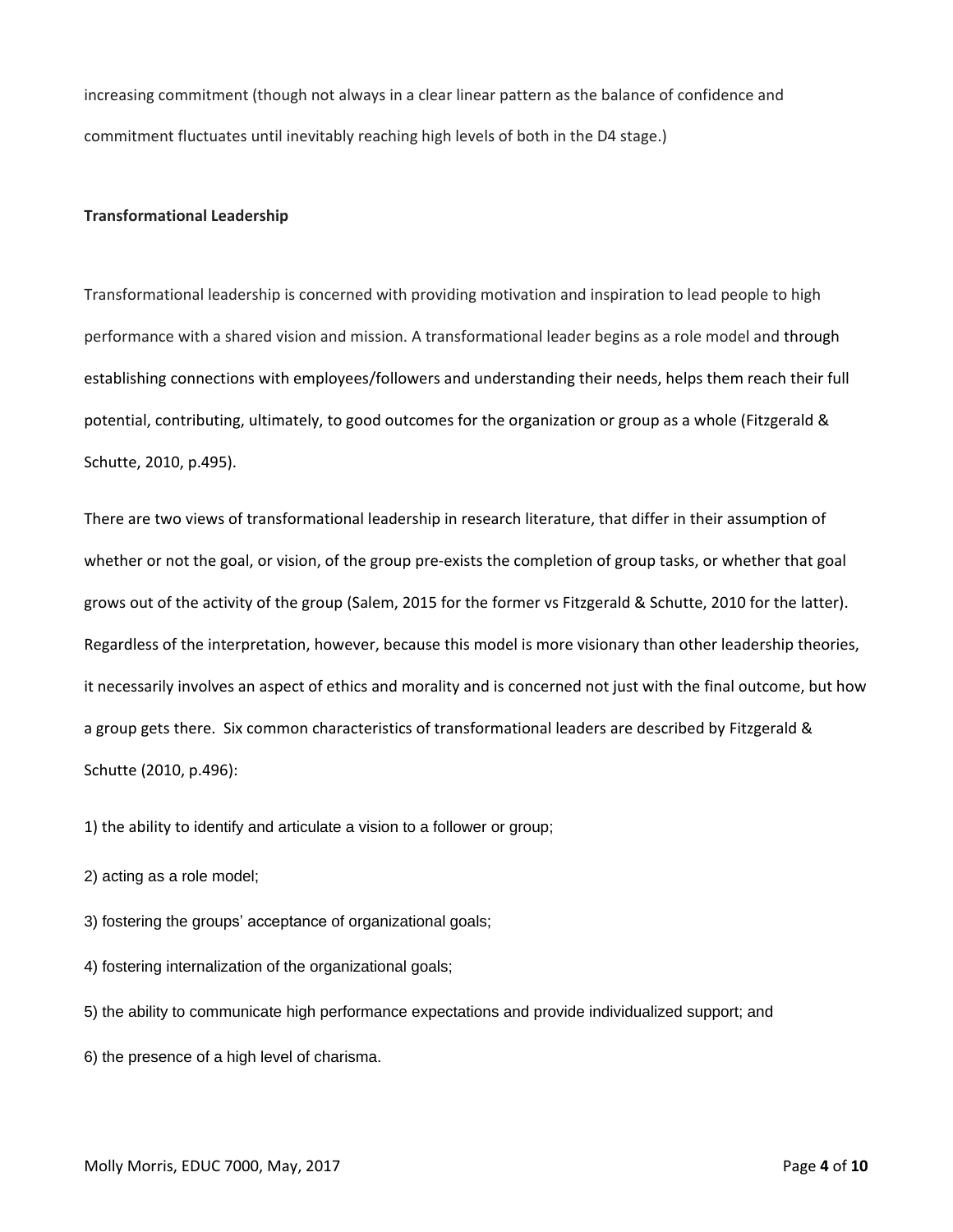Like situational leaders, transformational leaders work not just toward the attainment of goals but are concerned with moving their followers toward the followers' own potential capacities for leadership.

One might think, because of the inclusion of ethics, morality, vision and charisma in the Transformational Leadership theory, that these are born leaders. Either one is charismatic, or they are dullards; they are naturally ethical, moral people, or lack a certain moral backbone. However, research suggests that, in fact, the skills necessary to be a transformational leader can be learned, and that training programs help leaders develop the ability to influence and inspire others through vision, motivation, modelling and attention to individual needs (Green, 2013).

#### **How do you Influence a Despot and Deliver a Nation?**

Throughout the story of the Israelites exodus from Egypt, we see the enactment of the characteristics of a transformational leader through Moses' actions. Moses was born to slaves, raised by his people's enslaver to become a national leader, rejected his assumed destiny because of his own moral imperative, and was ultimately then chosen by G-d to lead his own people out of slavery and into nationhood. He was initially a reluctant follower, arguing with G-d "Who am I that I should go to Pharoah and take the children of Israel out of Egypt? (Exodus 3:11)". In fact, the biblical commentator Rabbi Shlomo Yitchaki (Rashi, 1040-1105) expounds that Moses' arguments were threefold: he considered himself lacking in skill for this mission; he was convinced that neither Pharoah nor the Israelites would believe that his mission was of divine origin; and that the slave nation had not yet done anything to earn G-d's intervention. Moses Maimonides (Rambam, 1135-1204) further posits that over the course of a lengthy dialogue with Moses, G-d would tell him that Pharoah would, indeed, not initially heed Moses' message and that Pharoah's disdain would cause the Israelites to dismiss Moses' claim as an emissary on a divine mission. Moses thus had to evaluate his own suitability for the task, and initially found himself lacking. Nevertheless, with the support, encouragement and, ultimately, command of G-d to lead this mission, Moses stepped up, and his first action as a new leader was to return to his community, from which he had fled after an altercation with Egyptian taskmasters that had left him a wanted man. In enactment of transformational leader characteristic #2 above, acting as a role model, Moses took his wife and child with him in order to (according to Rambam) demonstrate his confidence, if not in his own ability, in his assuredness of G-d's protection and commitment to the mission, even in the face of his doubts about his own suitability. He mustered the confidence to model what he inherently knew as the right course of action. He became a leader to the people while remaining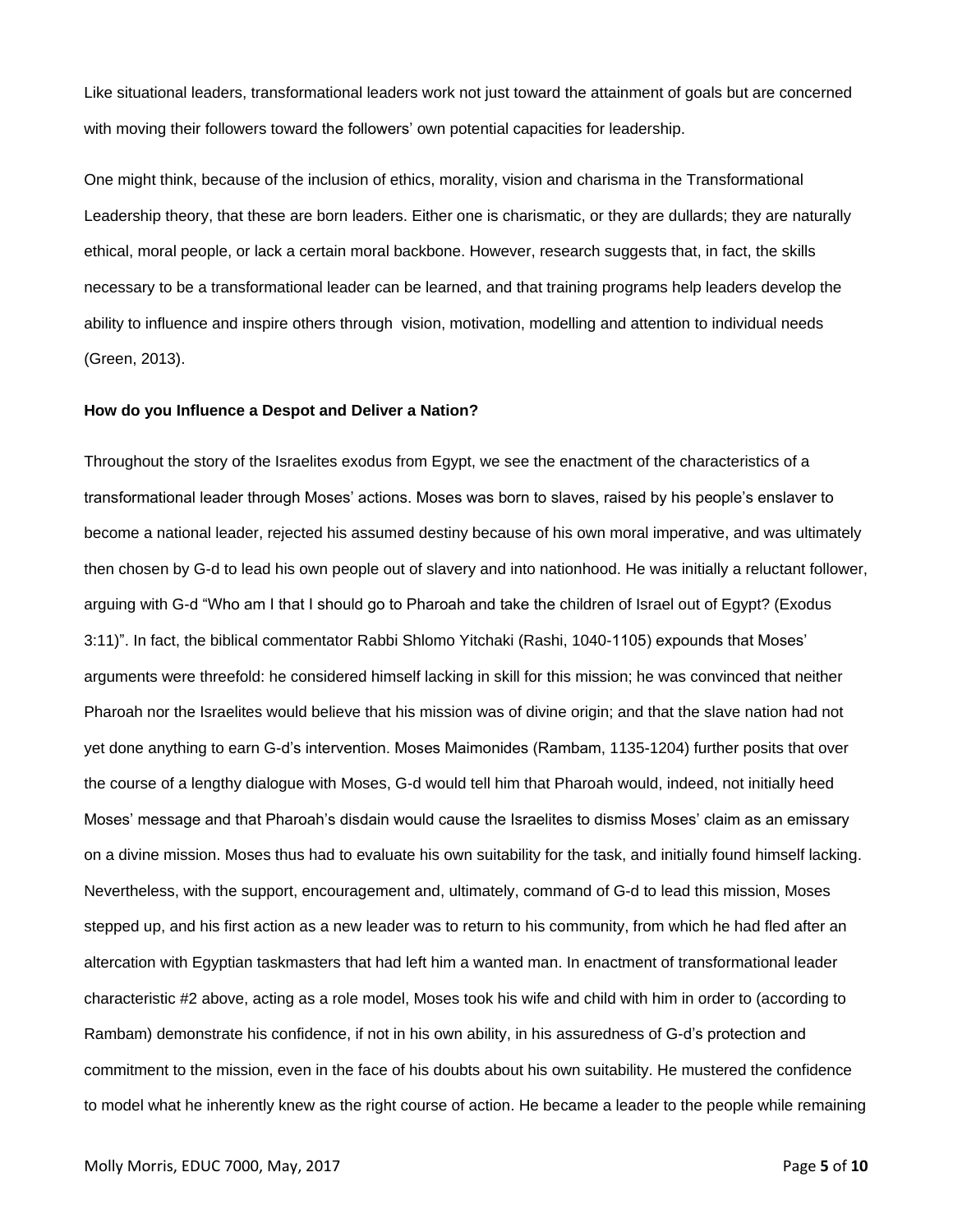a follower of G-d.

As the story of the exodus unfolds, and the biblical plagues serve only to make Pharoah a more resolute despot and bear down on the Israelites with ever-increasing hardship, Moses is faced with the difficult task of keeping his followers engaged with the vision of ultimate freedom and mindful of the goal towards which they are moving, exemplifying transformational leader characteristics #3 and #4. Throughout this early part of the exodus story, Moses recognized the necessity of reiterating the vision, in other words, continually and consistently communicating the strategic goal to his team, and that modelling faith in G-d was key to staying on-task. Eventually, when Pharoah capitulated and ordered the Israelites out of Egypt, the real work of nation-building began. Now it was not just incumbent on the people to listen and heed Moses, but they needed to take action themselves. On the eve of the exodus, G-d instructed Moses to speak to the people and give them a complicated set of instructions in preparation for their impending flight. For the first time in Torah scripture, G-d refers to the people as "Adat" – an assembly or congregation. Rabbi Samson Raphael Hirsch in his commentary on Exodus 12:3 posits that the use of this term implies that these commandments for communal action serve to usher in the new era of the Israelites as a nation. No longer were they observers, but they were intricately engaged with their fate and the realization of the communal goal.

Moses' final step to delivering the Israelites to nationhood was to recognize the individual leadership capabilities of his followers and provide them with opportunities at leadership. During their lengthy stay in the Sinai desert, as one generation of followers who had only known slavery died out and made way for a new generation of followers born into freedom, Moses found himself increasingly unable to provide the individual attention that this new nation of inquisitive, questioning and self-determining followers required. So, on the advice of his most trusted followers who cautioned Moses that to continue as he was would risk both him and the people becoming disengaged – "The thing that you do is not good. You will surely become worn out – you as well as the people who are with you" (Moses' father-in-law Jethro in Exodus 18:17), he appointed a judiciary to form a hierarchy of leadership. He "discerned from among the entire people, men of accomplishment, G-d-fearing people…." and appointed them "leaders of thousands, leaders of hundreds, leaders of fifties and leaders of ten" (Exodus 18:21), reserving his own direct leadership for the most major matters. In other words, he devised a way to enact transformational leader characteristic #4, providing individualized support, even if he could not, pragmatically, do it himself.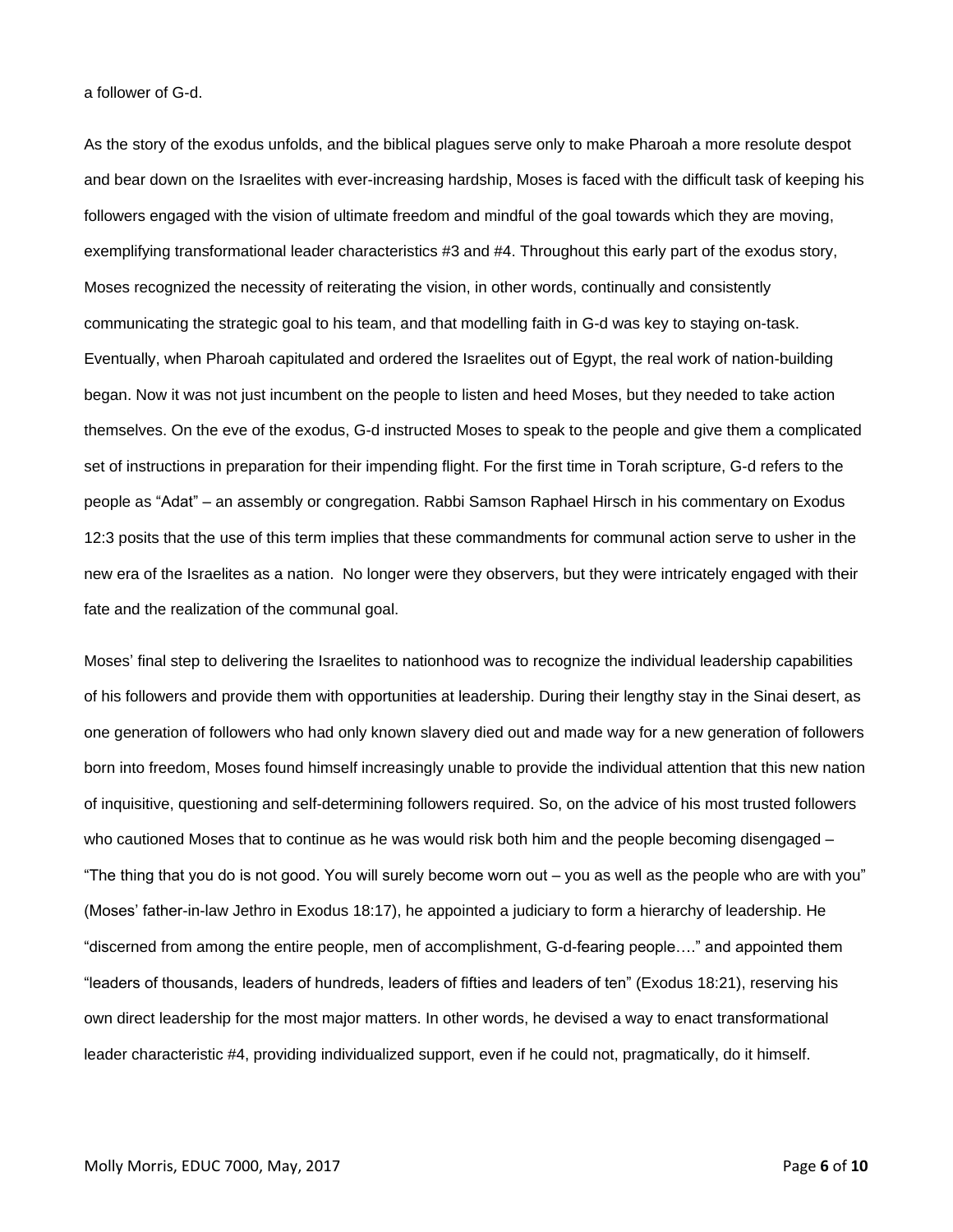#### **What Does it Take to Command a Space Station?**

Juxtaposed to Moses enactment of transformational leadership, Cmdr. Chris Hadfield's leadership style, as described in his book *An Astronaut's Guide to Life on Earth* (2015) typifies that of a situational leader. Chris Hadfield was not born into privilege nor groomed or divinely chosen for leadership. Instead, at an early age while growing up on a corn farm in southern Ontario, he developed an end-goal – to become an astronaut - and a strategic plan for getting there. It involved laser-focused commitment to that goal, hard work and a little good fortune. In his book Hadfield (2015) describes many of the challenges and learning stages on his road to leadership, and his pinnacle role (to date) as commander of the International Space Station (ISS) from December, 2012 through May, 2013.

Hadfield's leadership acumen was evident from the time he was first training for inclusion in space flights. He relates several stories of times during which, as part of a group exercise, he recognized the group's need for leadership and assumed the role. In one such instance, while on a mission to traverse some difficult terrain with a group of trainees and being faced with a steep cliff with no obvious path for descent, Hadfield formulated a possible plan for success. But he understood that the other team members, not seeing the plan clearly for themselves, would be unable to push forward with the climb. Rather than simply telling his group members to proceed with the descent, Hadfield first ventured out himself, plotted the route and tactics required, then returned to his group and guided them step-by-step to the bottom of the cliff. He recognized that, in this particular task, though undoubtedly committed to its achievement, his colleagues lacked the skill to proceed (they were D1s on the situational leadership matrix) and that if he could, in this instance, meet them as an S1, namely by providing them specific step-by-step (literally) instructions, they would all achieve the goal (Hadfield, 2015, p.105).

Throughout his training and early years in the space program and command of the ISS, a commitment to investing in the success of his colleagues and eventually the crew members he commanded was evidenced in the ways Hadfield worked and led. In his book Hadfield explains his own theory of the importance of knowing when to be "a plus-one or a zero" (Hadfield, 2015, p.185) – akin to knowing where to intentionally put yourself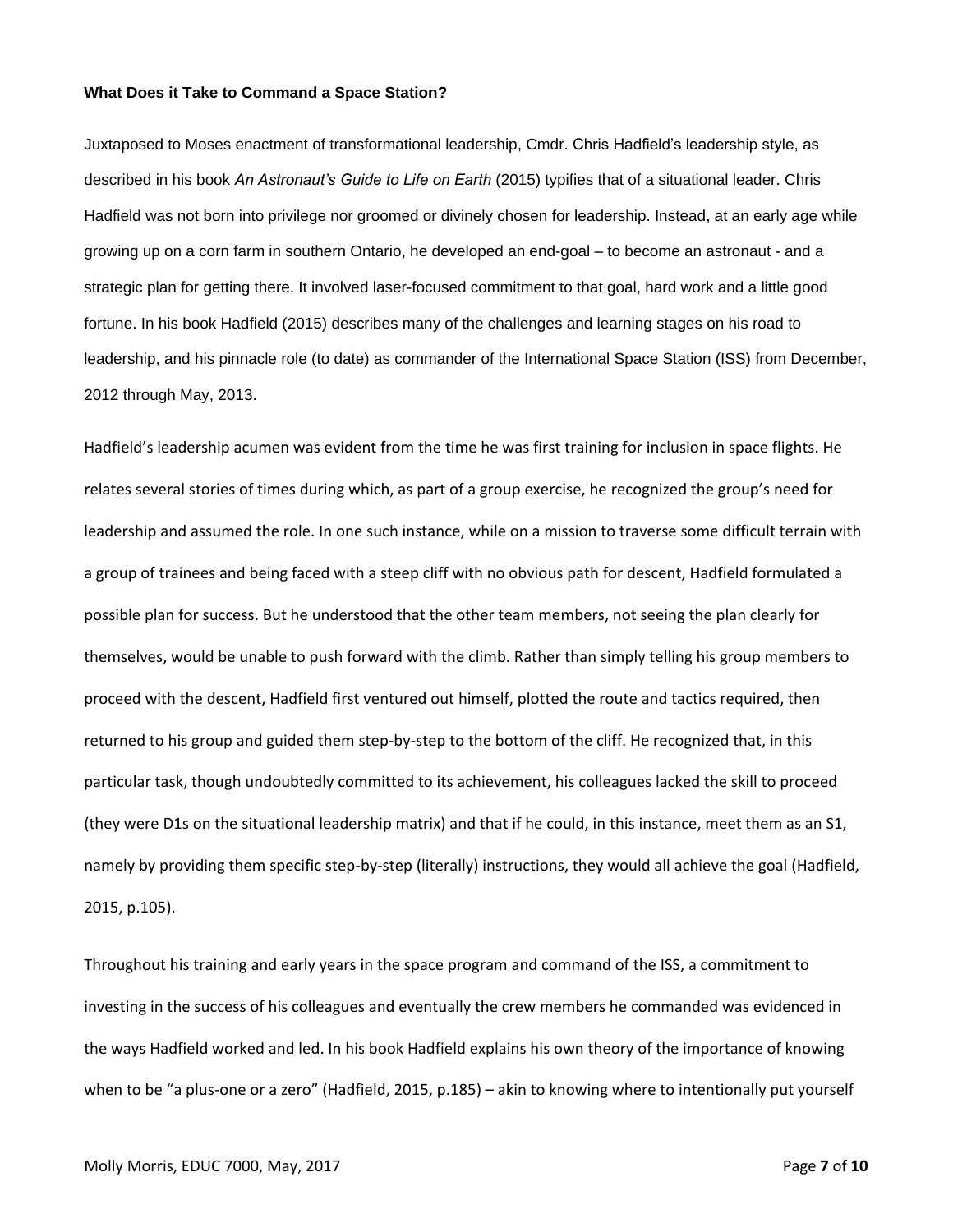on the situation leadership developmental and management spectrum. This intentional placement is a departure from classical situational leadership theory, necessitated by the fact that by the time a group of astronauts comes together in a space program, whether in a "routine" space flight or the ISS, there's not much question as to the baseline skill and commitment of all the group members. What's important to Hadfield to be cognizant of is what level of engagement any particular task or circumstance requires of each participant. Sometime it is being a "plus-one" and adding value to the team, and sometimes it is being a "zero" and just not messing anything up. Hadfield practiced this theory when first arriving at the ISS. He knew that the development level of the crew already there had to be a D4, and his job, at least initially, was to be a zero – or an S4: no-one needed him to tell them what to do or how to do it, so the best way he could lead was to let them get on with it, monitor and try not to interfere in any way that would cause disruption. In his words, the ideal entry for a leader is to "ingress without making a ripple" (Hadfield, 2015, p.185), a reference to entering the space capsule without bumping into and destroying the experimental work that has happened before you arrived.

One additional illustration of Hadfield's adoption of situation leadership occurred near the last days of his command of the ISS when a leak was discovered on the exterior of the space station, requiring an unscheduled space-walk to investigate and repair. The decision of who was to make the walk occurred in the chain of command above Chris Hadfield, and two of his crew, but not himself, were given the task. Despite his own disappointment in not being selected for one final space-walk – potentially and likely the last of his career, he described his thought process from wanting to express his envy to his chosen crew members to realizing that they were selected because of their particular skill, and that what he needed to do at that moment was simply to "lead, direct, be involved and assume responsibility for the crew mates on the walk while at the same time to detach and let them do their jobs properly, while sharing in the risk and reward" (Hadfield, 2015, p.238).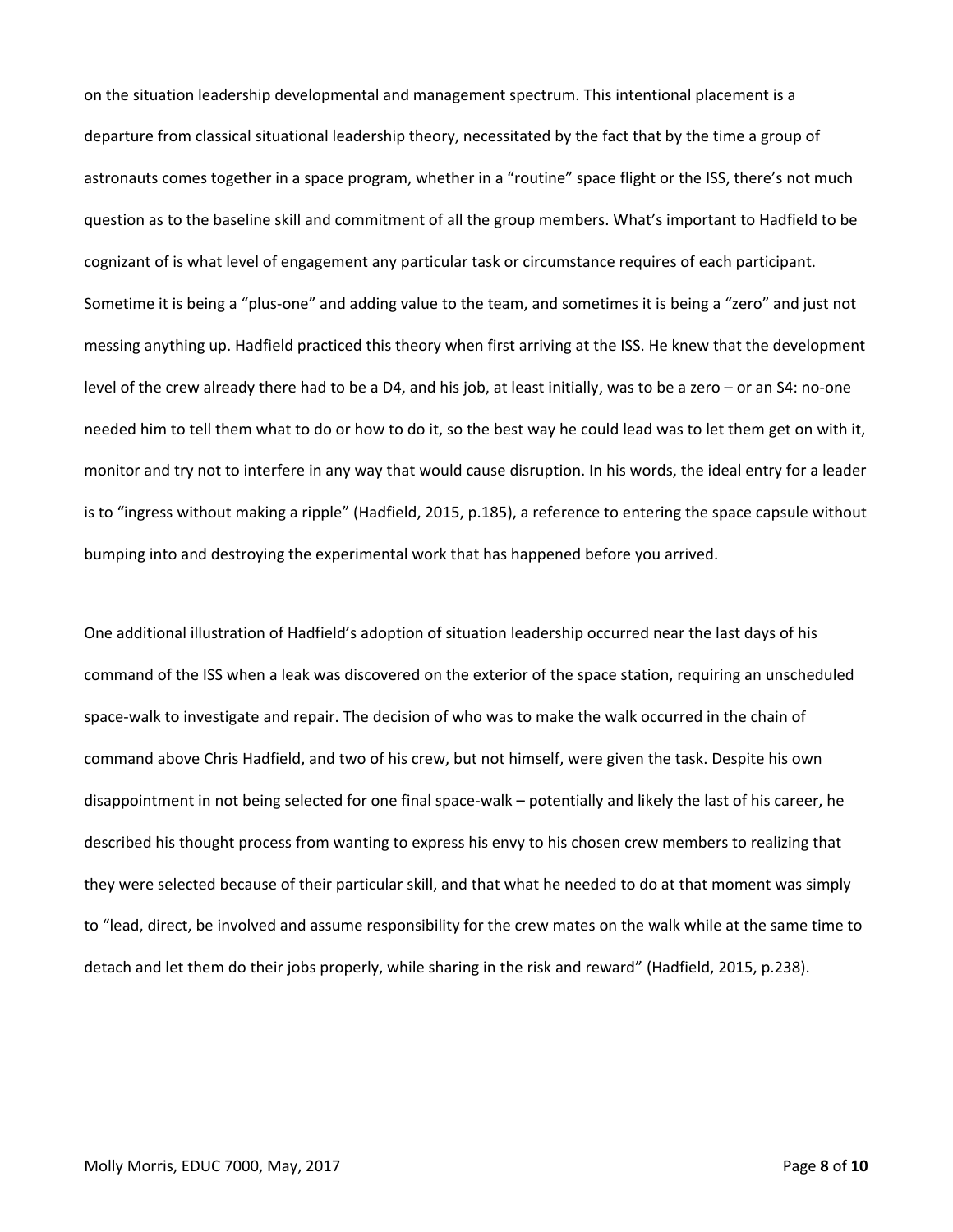#### **Could Colonel Hadfield and Moses Have Changed Places?**

While both situational leadership and transformational leadership theories assert that the leadership skills required to effectively work within the respective models can be learned, the two theories have significantly different applications. And both Chris Hadfield and Moses were particularly suited to apply their particular leadership style to the situation in which they were appointed for leadership. Should Hadfield have applied a transformational leadership approach to commanding a crew of astronauts on the ISS, he would have risked losing the engagement of his followers who had themselves trained long and hard for leadership roles and needed no guidance in understanding the group's goals or influencing to buy into the organizational mission. Conversely, had Moses simply stood before the Israelites and tasked them with leaving Egypt, throwing off the yolk of slavery and turning themselves into a nation, the exodus and subsequent events could not have been achieved.

Both Hadfield and Moses had elements of other leadership styles in their toolboxes. Hadfield certainly exemplified some transformational leader traits: acting as a role model as demonstrated through his actions on the cliff, and possessing a high level of charisma as evidenced through his mass popularity during his ISS mission, gained through his exceptional use of social media ("Forbes Welcome", 2017). And Moses demonstrated some traits of a situational leader in his understanding of a slave-nation's low developmental (D1) level with respect to building nationhood and matching that with S1 management through role modeling and detailed instructions for leaving Egypt. But the dominant leadership styles that emerge for Moses during the exodus from Egypt, and Hadfield as commander of the ISS are transformational and situational respectively.

With their respective dominant leadership styles, Colonel Hadfield could not likely have led the Israelites out of Egypt; and Moses could not likely have commanded the ISS. Which is not to say that each leader couldn't have learned to take on the other's role, but that each leader was uniquely suited to the role he had.